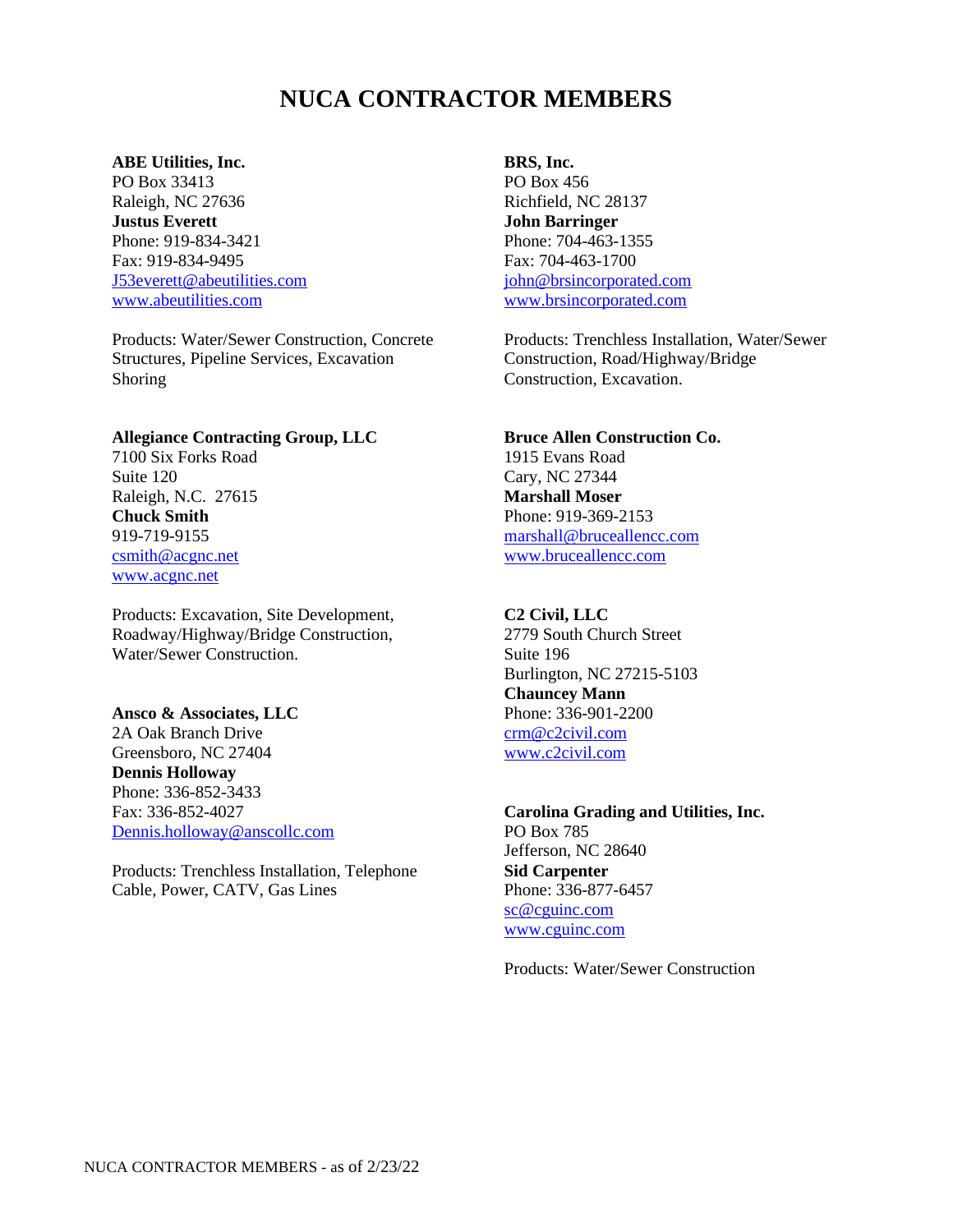## **Carolina Utilities Co., LLC** 121 Garnet Lane Jacksonville, NC 28546 **Eric Ward** 919-538-2741 [ericw@carolinautilitiesnc.com](mailto:ericw@carolinautilitiesnc.com) [www.carolinautilities.com](http://www.carolinautilities.com/)

#### **Directional Services, Inc.**

4830 US 301 South Hope Mills, NC 28348 **Keith Crumpler** 910-484-4512 [www.directionalservices.net](http://www.directionalservices.net/) [kcrumpler@directinialservices.net](mailto:kcrumpler@directinialservices.net)

## **DiTech Industries, LLC**

2910 Manufacturers Road Greensboro, NC 27406 **Christopher Whitney** Phone: 336-833-4700 Mobile: 336-432-1035 [team@ditech-ind.com](mailto:team@ditech-ind.com) [www.ditechindustries.com](http://www.ditechindustries.com/)

Products: Excavation, site development, Gas Distribution, Communications

#### **Driggers Construction, LLC**

3536 McNiel Farm Road Hamer, SC 29547 **Eric Driggers** 843-841-0891 [Eric@driggersconstruction.com](mailto:Eric@driggersconstruction.com)  [www.driggersconstruction.com](http://www.driggersconstruction.com/)

**East Coast Contracting** 3224-C North College Road Wilmington, NC 28409 **Jennifer Hobbs** Phone: 910-343-6445 Fax: 910-343-6449 [jhobbs@eccwilm.com](mailto:jhobbs@eccwilm.com) [www.eastcoastcontractinginc.com](http://www.eastcoastcontractinginc.com/)

Products: Excavation, Site Development, Roadway/Highway/Bridge Construction Sewer/Water Construction.

**ES&J Enterprises, Inc.** 1555 Holland Road Autryville, NC 28318 **Sandra Williams** Phone: 910-818-3191 [sandyc@esandj.com](mailto:sandyc@esandj.com) [www.esandj.com](http://www.esandj.com/)

Products: Sitework, Water/Sewer Construction, Soil Remediation

#### **Foremost Pipeline Construction**

386 Frontage Road Gaston, SC 29053 **Tim Haechten** Phone: 803-939-4832 Fax: 803-939-4859 [twhaechten@foremostpipe.com](mailto:twhaechten@foremostpipe.com) [www.sunlandconstruction.com](http://www.sunlandconstruction.com/)

Products: Trenchless Installation, Water/Sewer Construction, Gas Distribution

## **GAC Enterprises**

3509 N Church Street Greensboro, NC 27405 **Guillermo Amaya** 336-763-6563 [G.amaya@gacllc.net](mailto:G.amaya@gacllc.net) [www.GACenterprisesllc.com](http://www.gacenterprisesllc.com/)

#### **Garney Construction**

3200 Glen Royal Road – Suite 112 Raleigh, NC 27616 **Keith Burke** Phone: 919-291-5879 [kburke@garney.com](mailto:kburke@garney.com) [www.garney.com](http://www.garney.com/)

## **Gen3 Energy Services, LLC** PO Box 1686 Greensboro NC 27416 **Kevin Cripps**

Phone: 336-420-0167 [kcripps@gn3energy.com](mailto:kcripps@gn3energy.com) [www.gen3energy.com](http://www.gen3energy.com/)

Products: Communications, Gas Distribution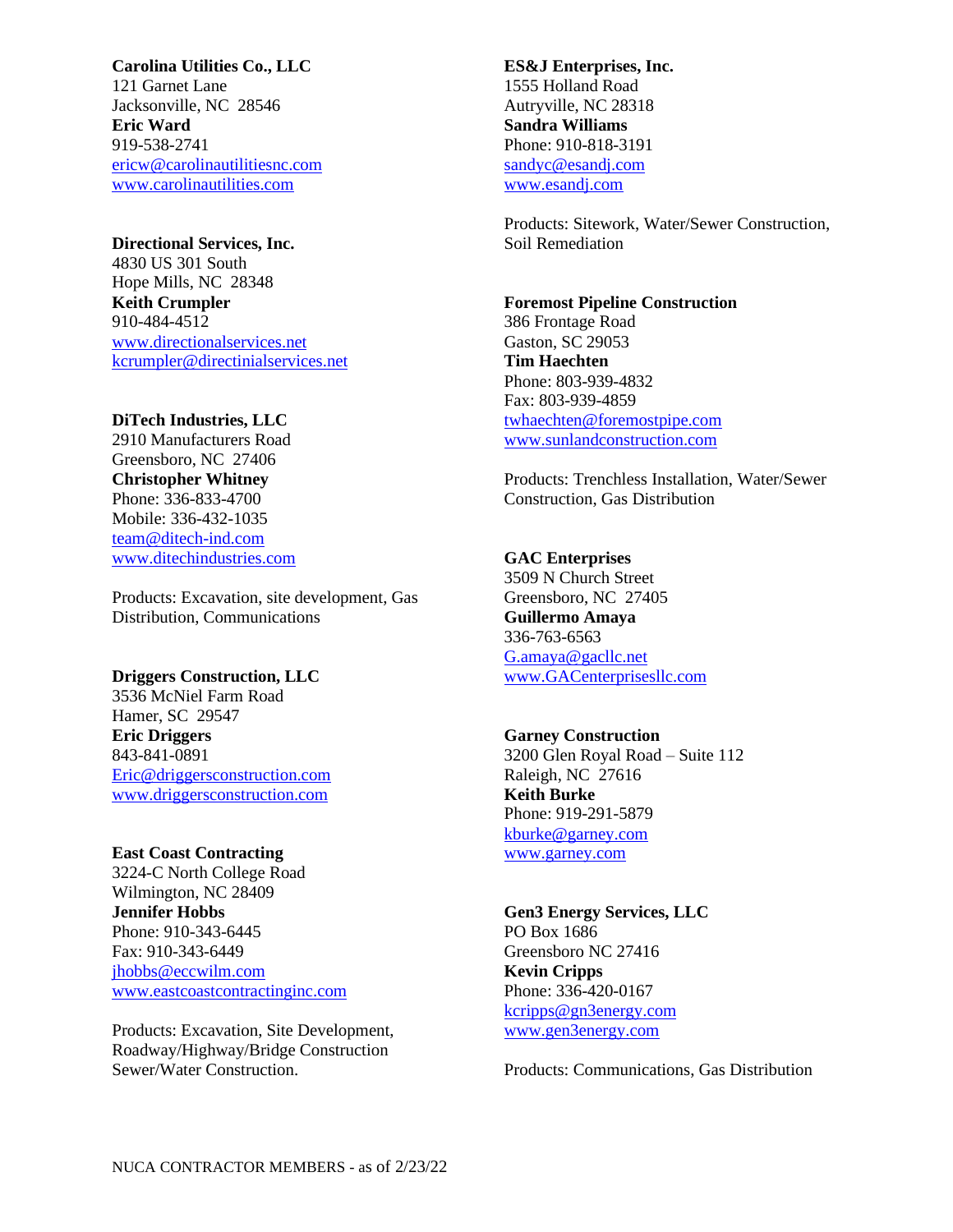**Hickory Sand Co., Inc.** PO Box 2007 Hickory, NC 28603 **Wayne Propst** Phone: 828-328-1846 Fax: 828-328-1329 [Hickorysand@embarqmail.com](mailto:Hickorysand@embarqmail.com)

Products: Water/Sewer Construction

## **Horizontal Unlimited, Inc.**

195 Barton Creek Road Westminster, SC 29693 **Richard Hare** Phone: 864-647-1338 Fax: 864-647-1337 [richardhare@hughes.net](mailto:richardhare@hughes.net)

# **JF Wilkerson Contracting, Inc.**

PO Box 183 Morrisville, NC 27560 **Brian Wilkerson** Phone: 919-467-1829 Fax: 919-467-6269 [wilkersoncontracting@yahoo.com](mailto:wilkersoncontracting@yahoo.com)

Products: Water/Sewer Construction, Treatment Plant Construction

#### **KBS Construction Co., LLC**

208 Bath Road Fremont, NC 27830 **Kenneth Smith** Phone: 919-584-2626 Fax: 919-424-3392 [Kbsconstruction18@gmail.com](mailto:Kbsconstruction18@gmail.com)

**KRG Utility, Inc.** PO Box 2000 Lenior, NC 28645 **Jeff Greene** Phone: 828-757-0006 Fax: 828-754-3321 [jeff@krgutility.com](mailto:jeff@krgutility.com)

Products: Water/Sewer/Utility Construction

**Lambert's Cable Splicing Co., LLC** PO Box 563 Sharpsburg, NC 27878 **Jimmy Carter** Phone: 252-442-9777 x 277 Fax: 252-442-9146 [Jcarter@lambertcable.com](mailto:Jcarter@lambertcable.com) [www.lambertcable.com](http://www.lambertcable.com/)

Products: Utility Construction Services for Telecommunication Companies, Municipalities and Governmental Entities.

## **Long and Sons Utility** 109 Roasa Lane

Simpsonville, SC 29681 **Hunter Long** 864-915-4969 [Hunter@long-sons.com](mailto:Hunter@long-sons.com) [https://long-sons.com](https://long-sons.com/)

Products: Water & Sewer Construction; Excavation and Site Development; Trenchless Installation

#### **McClam & Associates, Inc.**

1642 Holy Trinity Church Rd. Little Mountain, SC 29075 **Bob McClam** Phone: 803-345-9194 Fax: 803-345-5362 [rcm@mcclam.net](mailto:rcm@mcclam.net) [www.McClam.net](http://www.mcclam.net/)

## **Moffat Pipe, Inc.** 701 Finger Lakes Drive Wake Forest, NC 27587 **Andrea Moffat** Phone: 919-295-4630 [amoffat@moffatpipe.com](mailto:amoffat@moffatpipe.com) [www.moffatpipe.com](http://www.moffatpipe.com/)

## **Morehead Construction**

Don Morehead Construction 1513 Anderson Street Belton, SC 29627 **Kevin Morehead** Phone 864-338-0888 [office@moreheadconstruction.com](mailto:office@moreheadconstruction.com)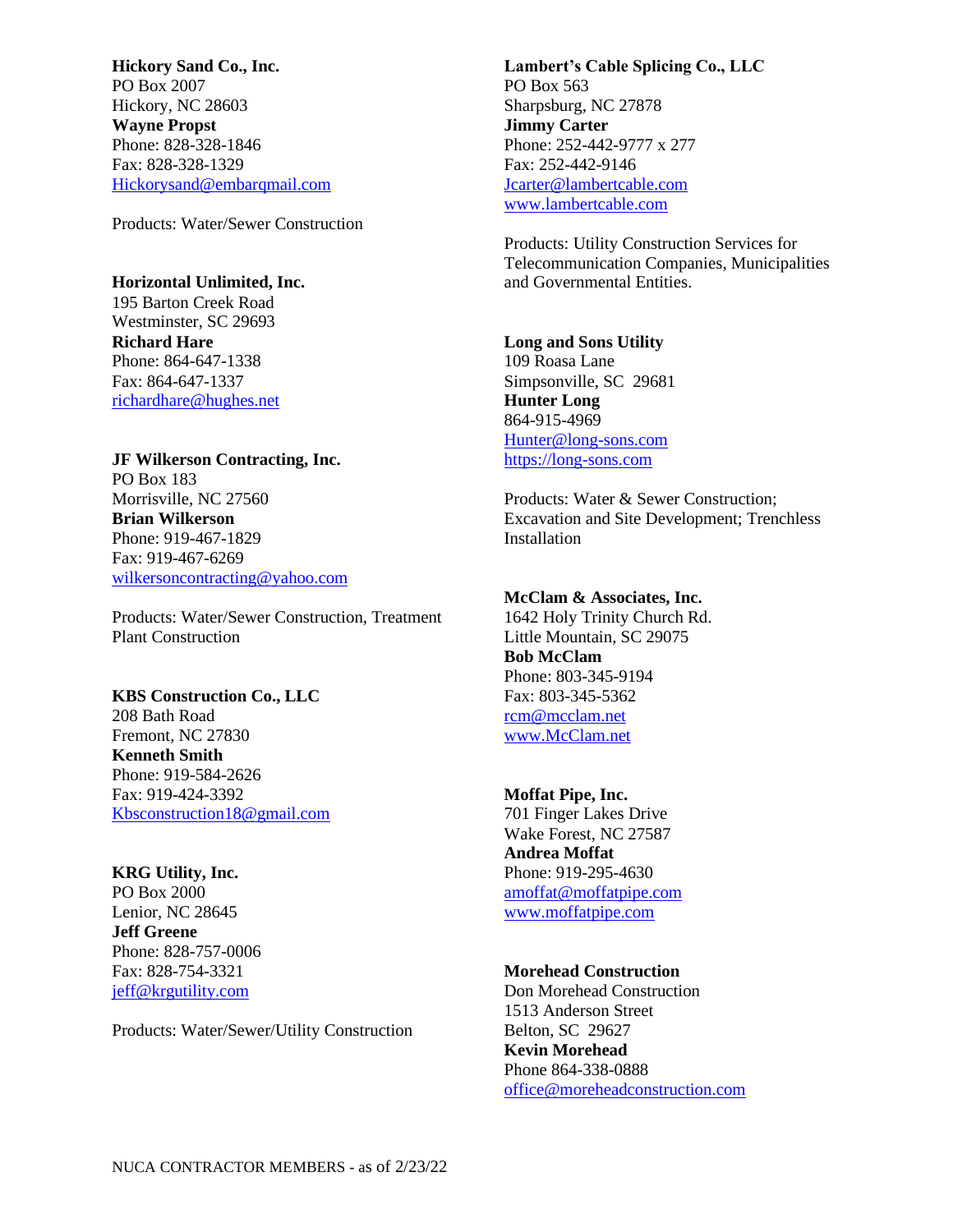#### **Palmetto Rock Services**

1800 EastMain Street Duncan, S.C. 29334 **Mike Evans** 704-200-5199 [mevans@palmettorock.com](mailto:mevans@palmettorock.com) [www.palmettorock.com](http://www.palmettorock.com/)

## **Park Construction Corp.**

PO Box 500 Morrisville, NC 27560 **Chris Humbert** Phone: 919-319-8801 Fax: 919-319-8835 [chumbert@parknc.com](mailto:chumbert@parknc.com) [www.parkconstructionofnc.com](http://www.parkconstructionofnc.com/)

Products: Water/Sewer Construction, Road/Highway/Bridge Construction, Treatment Plant Construction, Excavation

#### **Pipeline Utilities, Inc.**

2204-F Associate Drive Raleigh, N 27603 **Tim Hogan** Phone: 919-772-4310 Fax: 919-772-3261 [thogan@pui-nc.com](mailto:thogan@pui-nc.com) [www.pipelineutilities-raleigh.com](http://www.pipelineutilities-raleigh.com/)

Products: Water/Sewer Construction, Treatment Plant Construction

## **Propst Construction Company** PO Box 688 Concord, NC 28026 **Brandon Hill** Phone: 704-782-2135 Fax: 704-782-2210 [brandonhill@ctc.net](mailto:brandonhill@ctc.net)

#### **Ramey, Inc.**

PO Box 10 Bethania, NC 27010 **Jade Ramey** Phone: 336-922-4000 Fax: 336-922-1762 [therameyinc@yahoo.com](mailto:therameyinc@yahoo.com)

Products: Water/Sewer/Utility Construction

**Razorback Boring, Inc.** PO Box 1010 Morrisville, NC 27560 **Neill Wheeler** Phone: 919-341-3050 [neill@razorbackboring.com](mailto:neill@razorbackboring.com) [www.razorbackboring.com](http://www.razorbackboring.com/)

Products: Trenchless, Excavation, Site Development, Boring

## **Sanders Utility Construction Co., Inc.**

6801 Brookshire Blvd. Charlotte, NC 28216 **Freddie Young** Phone: 704-399-5600 Fax: 704-393-7786 [Freddie@sandersutilitiy.com](mailto:Freddie@sandersutilitiy.com)

Products: Water/Sewer Construction, Boring and Tunneling

#### **Soggy Bottom Erosion, LLC**

40793 Pauls Crossing Road Richfield, NC 28137 **Derek Williams** 980-581-0656 [Soggybottomerosion@gmail.com](mailto:Soggybottomerosion@gmail.com)

## **Southeast Connections**

8023-L Piemont Triad Parkway Greensboro, N.C. 27409 **Matthew Thompson** 336-272-0775 [mthompson@seconnections.com](mailto:mthompson@seconnections.com)

#### **SR&R Environmental, Inc.**

4920 US-421 Wilmington, NC 28401 **Scott Chaisson** 910-763-6274 [scott@srrenviro.com](mailto:scott@srrenviro.com) [www.srrenviro.com](http://www.srrenviro.com/)